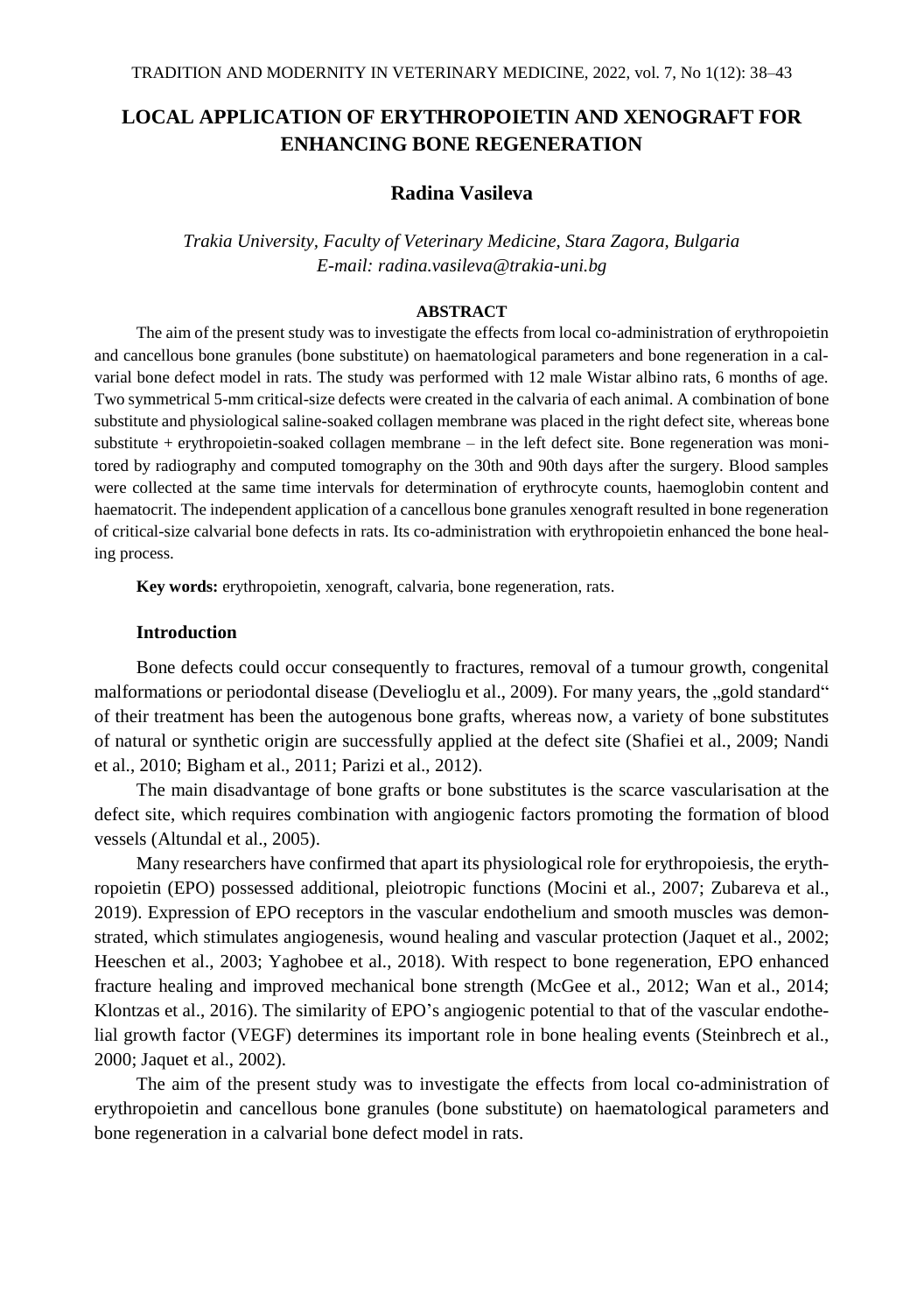## **Materials and methods**

*Experimental design*: Twelve male Wistar albino rats, 6 months of age, with average weight 262±33 g were used in the study. The experiment was performed in accordance with permit No. 241 issued by the Ethics Committee to the Bulgarian Food and Safety Agency. The rearing and housing of experimental animals was fully compliant with Ordinance 20 of 1.11.2012 on the minimum requirements for protection and welfare of experimental animals and site requirements for use, rearing and/or their delivery.

*Surgical intervention:* The rats were anaesthetised with 80 mg/kg ketamine hydrochloride 10% (Anaket®, Richter Pharma AG, Austria) and 10 mg/kg xylazine hydrochloride 2% (Xylazin®, Bioveta, Czech Republic) applied intramuscularly. After aseptic preparation, standardised 5-mm critical-size calvarial bone defects were created as described by Spicer et al. (2012). Two symmetrical 5-mm critical-size defects were created in the calvaria of each animal. A combination of bone substitute (Bio-Gen cancellous bone granules of equine origin; BiOTECK, Italy) and physiological saline-soaked collagen membrane (Collaconе®; Botiss biomaterials GmbH, Germany) was placed in the right defect site, whereas bone substitute + collagen membrane soaked with erythropoietin (epoietin alpha Binocrit® 2000 IU Sandoz GmbH, Austria) – in the left defect site.

*Clinical and haematological examinations:* Daily physical examination was conducted in the post operative period and a special attention was paid on the operative wound state. Blood samples were collected at the day of surgery as well as on post surgery days 30 and 90 from the lateral tail vein to determine the effect of erythropoietin application. Erythrocyte counts (T/L), haemoglobin content (g/L) and haematocrit (%) were assayed on automated haemanalyzer (BS-5000 Vet, Mindray).

*Radiography:* Serial dorsoventral radiographies of the head were done on the same days with stationary X-ray equipment PHILIPS SUPER 50 CP-D (Hamburg, Germany). Relative bone density (RBD) was measured on digital radiographs with ImageJ software as ratio of mean gray values of the defect and mean gray value of surrounding bone.

*Computed tomography:* Bone regeneration course was also monitored by computed tomography (CT) scans at the same time intervals. For evaluation of the effect of bone substitute + erythropoietin co-administration, 3D images were reconstructed using the ANIMAGE reconstructing software. By means of conventional 3D CT, evaluation of bone formation and bone bridging quality at the defect site was done by the 4-point scoring system of Patel et al. (2008).

*Statistical analysis:* Relative bone density values are presented as mean and standard deviation (SD), and Patel bone regeneration scores: as median and range. Differences between relative bone density values of left and right defects were assessed by one-way analysis of variance ANOVA, whereas differences between bone regeneration scores and haematological parameters: by the Mann-Whitney test. All analyses were performed with the statistical software MedCalc v.15.8 (Belgium)

## **Results and Discussion**

#### *Clinical and haematological examinations*

There were neither complications in the post operative period, nor any side effects from EPO application. Median values of erythrocyte counts, haemoglobin content and haematocrit on post operative days 30 and 90 showed that locally applied EPO had no systemic effect (Fig. 1). Values differed insignificantly and were within the reference ranges for the species.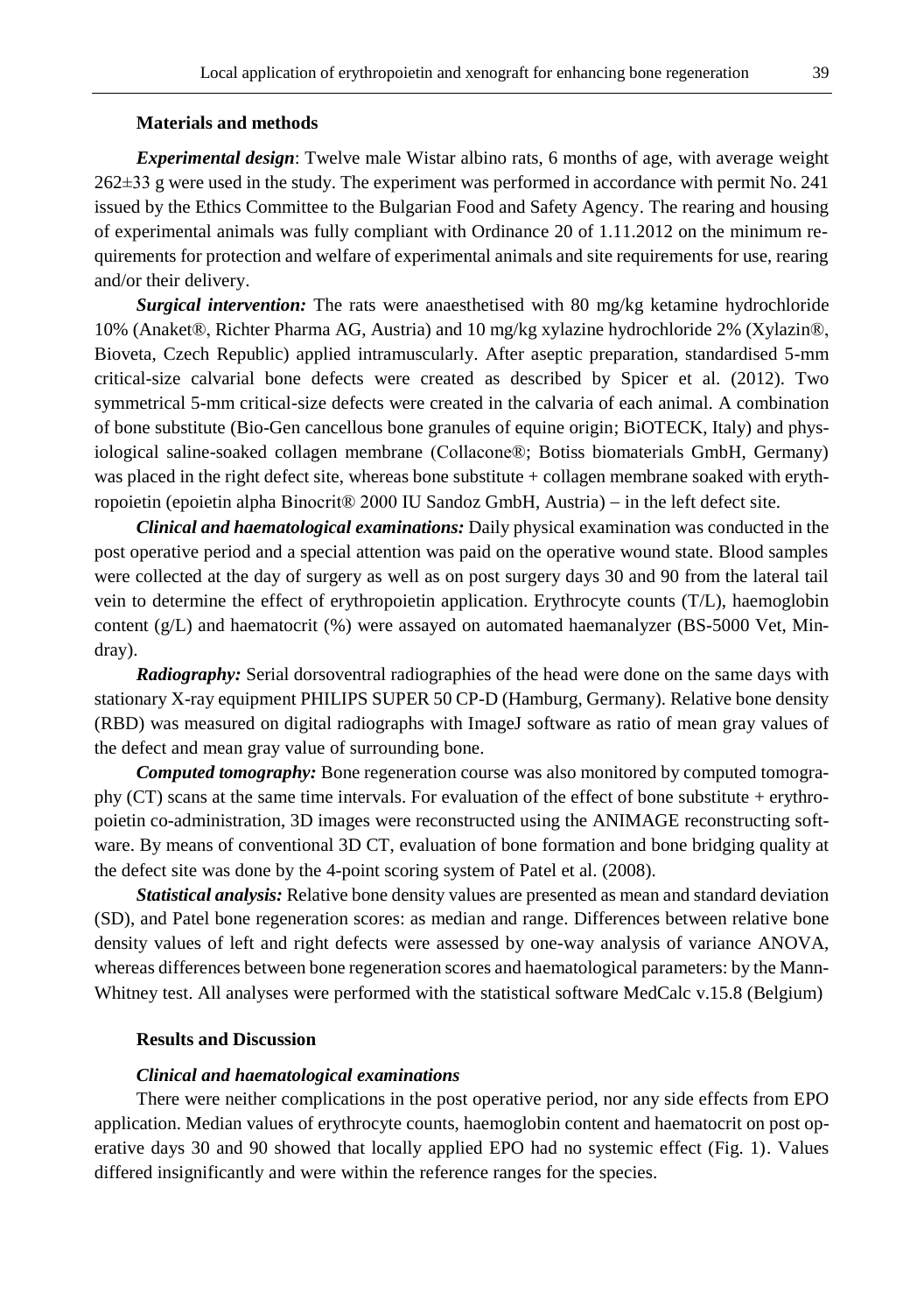

**Figure 1: Erythrocyte counts, haemoglobin content and haematocrit in rats (n=12) on day of surgery (day 0) and post operative days 30 and 90. Horizontal lines on graphs are the median values on respective time intervals.**

## *Radiography*

Radiographies performed on post operative day 30 revealed organisation of cancellous granules. This was even more pronounces on the  $90<sup>th</sup>$  day and was accompanied with healing of bone substitute with defect margins (Fig. 2).



**Figure 2: Radiographs of calvarial bones on days 0, 30 and 90.**

The results from measurement of relative bone density of defects showed statistically insignificant increased bone density with time (Table 1). A statistically significant difference between both treatments was found out on post operative day 90 ( $p$ <0.05).

| Table 1: Relative bone density of defects (mean $\pm$ SD, n=12) on day of surgery (day 0) and post operative days 30 |
|----------------------------------------------------------------------------------------------------------------------|
| and 90.                                                                                                              |

|              | Day 0           | Day 30          | Day 90           |
|--------------|-----------------|-----------------|------------------|
| Right defect | $0.95 \pm 0.03$ | $0.94 \pm 0.05$ | $0.95 \pm 0.02$  |
| Left defect  | $0.97 \pm 0.02$ | $0.95 \pm 0.05$ | $0.98 \pm 0.02*$ |

*\* р<0.05 vs the contralateral defect for the same period*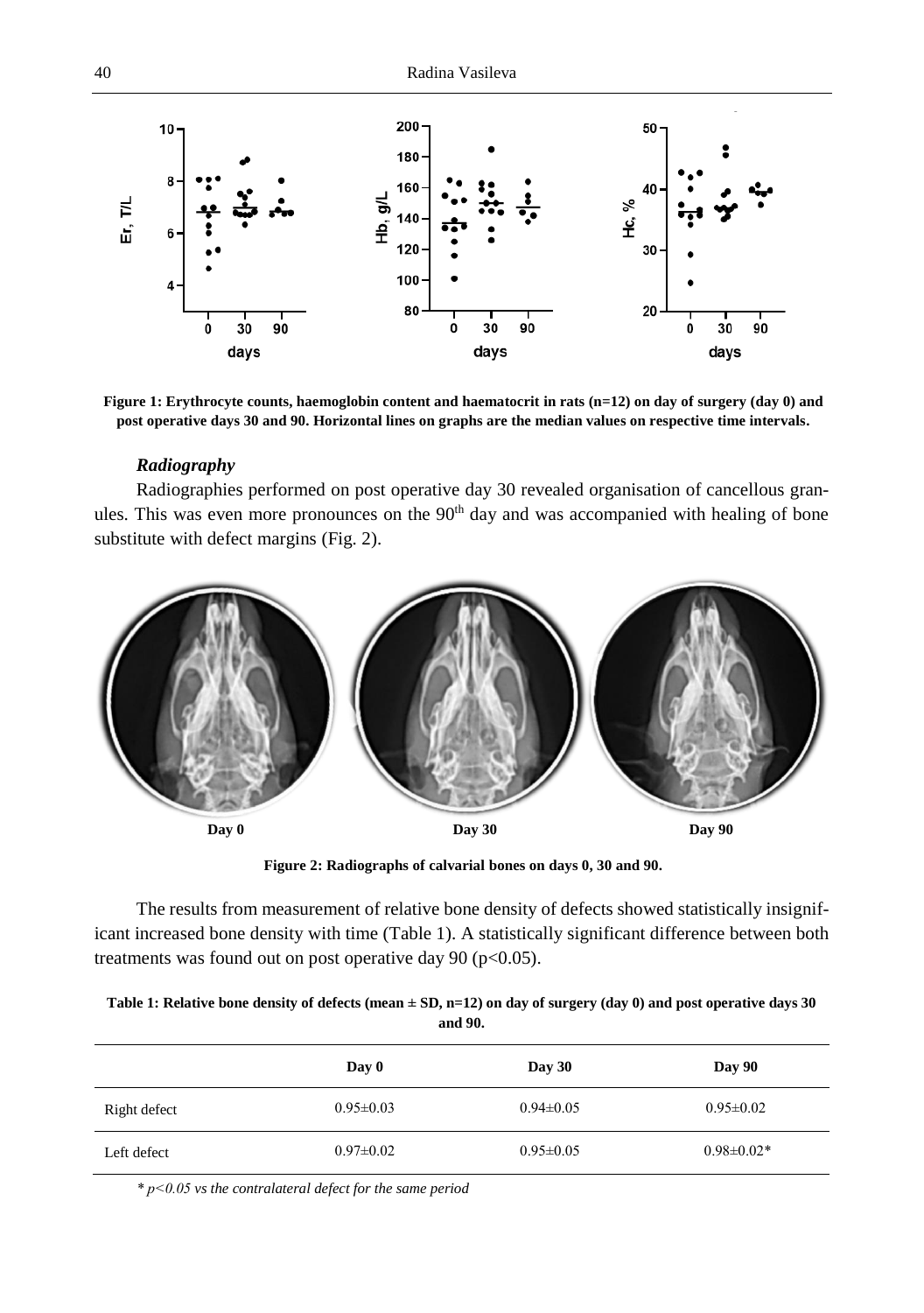## *Computed tomography*

The evaluation of bone regeneration quality demonstrated bone bridging along the defect length. This was more pronounced for left defects, where bone substitute was combined with EPO (Fig. 3). Difference between regeneration scores on day 30 were statistically significant ( $p<0.05$ ); the same was observed on day 90 ( $p<0.05$ ; Table 2).



**Day 0 Day 30 Day 90 Day 90** 

**Figure 3: 3D CT scans of calvarial bones on days 0, 30 and 90.**

**Table 2: Bone regeneration scores according to Patel et al., 2008 (median and range, n=12) on day of surgery (day 0) and post operative days 30 and 90.**

|              | Day 0    | Day 30            | Day 90         |
|--------------|----------|-------------------|----------------|
| Right defect | $1(1-1)$ | $3(1-3)$ ***      | $3(3-4)$ ***   |
| Left defect  | $1(1-1)$ | $4(2-4)$ *** $\#$ | $4(3-4)$ *** # |

*\*\*\* р<0.001 vs Day 0 within a row; # р<0.05; ## р<0.01 vs the contralateral defect for the same period.*

The information on the use of erythropoietin in combination with different grafts is scarce. Our results agree with those of Kharkova et al. (2019) who investigated tricalcium phosphate scaffolds with erythropoietin and concluded that they were promising with respect to bone healing promotion.

As anticipated, the created defects healed completely for the experimental period, but the effect of co-administration was better. It turned out that EPO potentiated the effect of bone substitute. This was probably due to the fact that it improved considerable the vascularisation, promoting VEGF synthesis and angiogenesis. An increased number of blood vessels after application of a xenograft and systemic treatment with 500 IU/kg EPO for 28 days was reported by Diker et al. (2018) in a rat model of calvarial bone defects.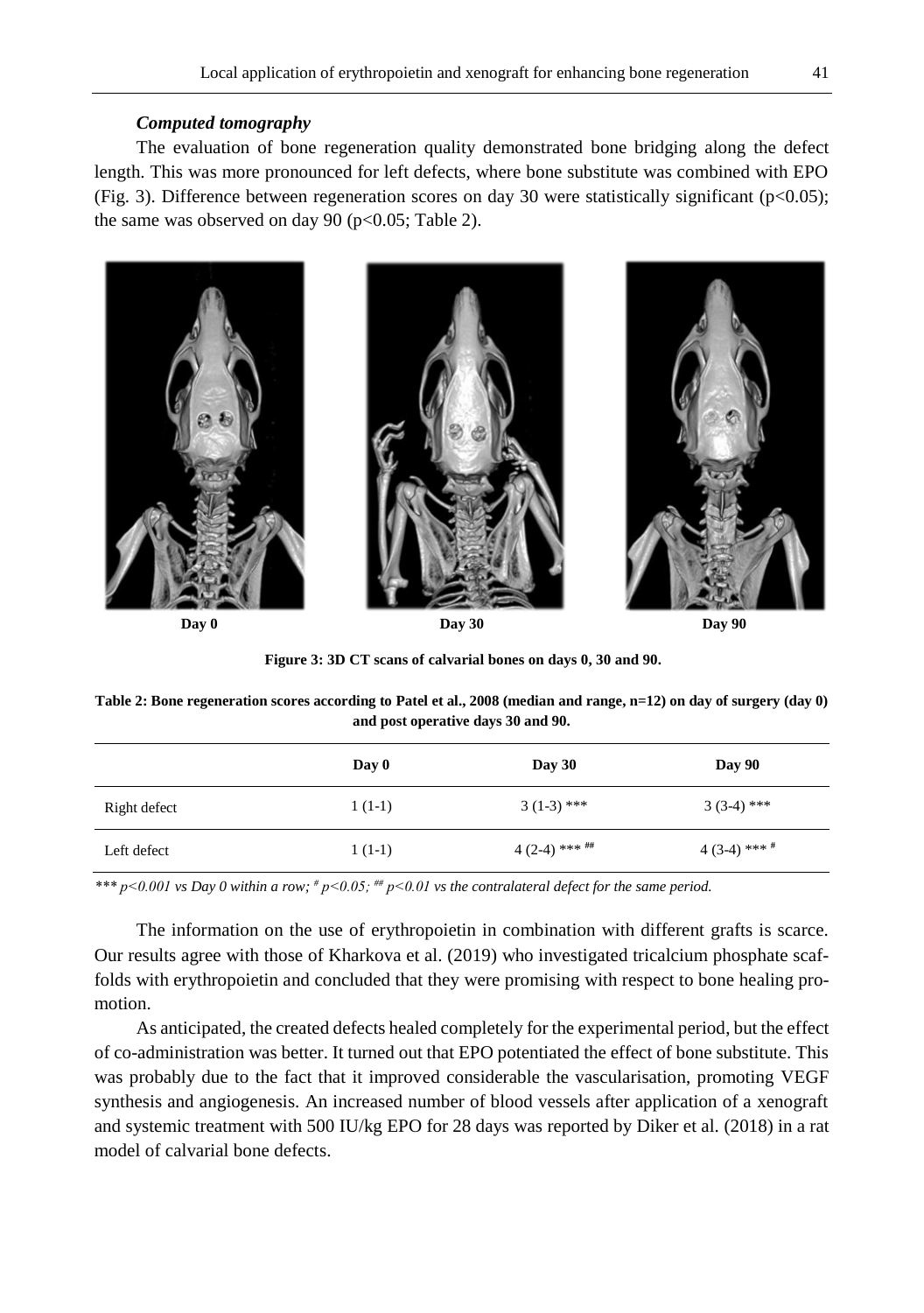## **Conclusion**

The independent application of a cancellous bone granules xenograft resulted in bone regeneration of critical-size calvarial bone defects in rats. Its co-administration with erythropoietin enhanced the bone healing process. Further experimental and clinical investigations are however necessary to determined the appropriate dose and route of EPO application.

#### **Acknowledgements**

This article was funded by Project 9/2019, Faculty of Veterinary Medicine, Trakia University.

#### **References**

- 1. Altundal, H., Sayrak, H., Delilbasi C. (2005). *Effect of demineralized bone matrix on resorption of autogenous cortical bone graft in rats*. Turk Journal Medicine Science 35, 209–216.
- 2. Bigham, A.S., Shadkhast, M., Bigham Sadegh, A., Shafiei, Z., Lakzian, A., Khalegi, M.R. (2011). *Evaluation of osteoinduction properties of the demineralized bovine fetal growth plate powder as a new xenogenic biomaterial in rat*. Research in Veterinary Science, 91(2), 306–10.
- 3. Develioglu, H., Unver, Saraydin. S., Karta, U. (2009). *The bone-healing effect of a xenograft in a rat calvarial defect model*. Dental Materials Journal, 28(4), 396–400.
- 4. Diker, N., Sarican, H., Cumbul, A., Kilic, E. (2018). Effects of systemic erythropoietin treatment and heterogeneous xenograft in combination on bone regeneration of a critical-size defect in an experimental model. Journal of Cranio-maxillo-facial Surgery, 46, 1919–1923.
- 5. Heeschen, C., Aicher, A., Lehmann, R., Fichtlscherer, S., Vasa, M., Urbich, C., Mildner-Rihm, C., Martin, H., Zeiher, A.M., Dimmeler, S. (2003). *Erythropoietin is a potent physiologic stimulus for endothelial progenitor cell mobilization*. Blood, 102(4), 1340–6.
- 6. Jaquet, K., Krause, K., Tawakol-Khodai, M., Geidel, S., Kuck, K.H. (2002). *Erythropoietin and VEGF exhibit equal angiogenic potential*. Microvascular Research, 64(2), 326–33.
- 7. Kharkova, N., Reshetov, I., Zelianin, A., Philippov, V., Sergeeva, N., Sviridova, I., Komlev, V., Andreeva, U., Kuznecova, O. (2019). *Three-dimensional TCP scaffolds enriched with Erythropoietin for stimulation of vascularization and bone formation*. Electronic Journal of General Medicine, 16, 115.
- 8. Klontzas, M.E., Kenanidis, E.I., MacFarlane, R.J., Michail, T., Potoupnis, M.E., Heliotis, M., Tsiridis, E. (2016). *Investigational drugs for fracture healing: preclinical & clinical data*. Expert Opinion on Investigational Drugs 25(5), 585–596.
- 9. McGee, S.J., Havens, A.M., Shiozawa, Y., Jung Y., Taichman, R.S. (2012). *Effects of erythropoietin on the bone microenvironment*. Growth Factors, 30, 22–8.
- 10. Mocini, D., Leone, T., Tubaro, M., Santini, M., Penco, M. (2007). *Structure, production and function of erythropoietin: implications for therapeutical use in cardiovascular disease*. Current Medicinal Chemistry, 14, 2278–2287.
- 11. Nandi, S.K., Roy, S., Mukherjee, P., Kundu, B., De, D.K., Basu, D. (2010). *Orthopaedic applications of bone graft & graft substitutes: a review*. Indian Journal of Medical Research, 132, 15–30.
- 12. Patel, Z.S., Young, S., Tabata, Y., Jansen, J.A., Wong, M.E., Mikos, A.G. (2008). *Dual delivery of an angiogenic and an osteogenic growth factor for bone regeneration in a critical size defect model*. Bone 43: 931–940